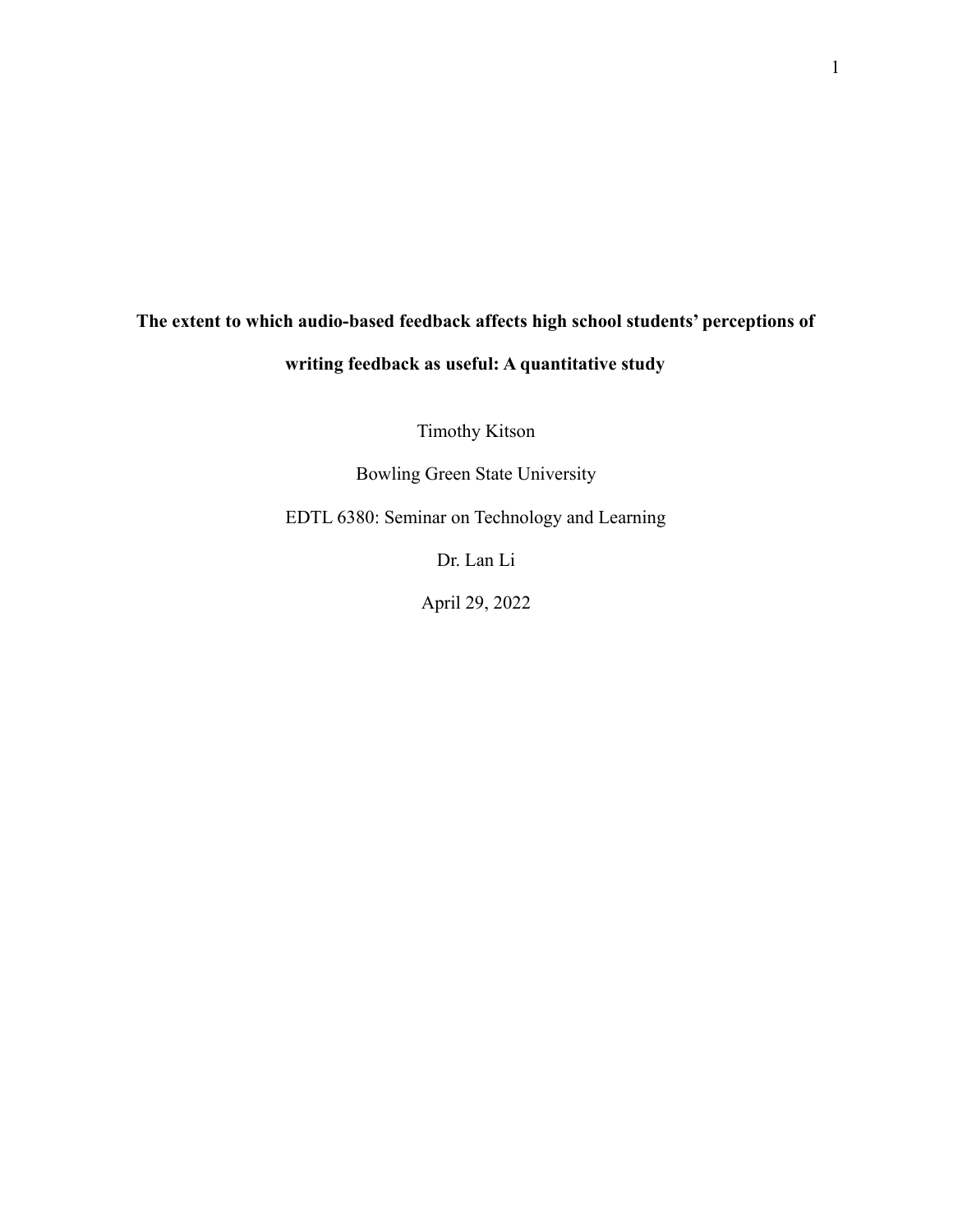## **Table of Contents**

| Abstract                                           | $\mathbf{3}$            |
|----------------------------------------------------|-------------------------|
| <b>Introduction</b>                                | $\overline{\mathbf{4}}$ |
| <b>Literature Review</b>                           | 5                       |
| Student preparedness and overconfidence as writers | 5                       |
| How teachers give feedback matters                 | 6                       |
| <b>Methodology</b>                                 | 8                       |
| <b>Population and Sampling</b>                     | 8                       |
| <b>Instrumentation</b>                             | 9                       |
| <b>Procedures</b>                                  | 9                       |
| <b>Discussion of Results</b>                       | 11                      |
| <b>Conclusions</b>                                 | 16                      |
| <b>References</b>                                  | 18                      |
| <b>Appendix A</b>                                  | 20                      |
| <b>Appendix B</b>                                  | 22                      |
| <b>Appendix C</b>                                  | 24                      |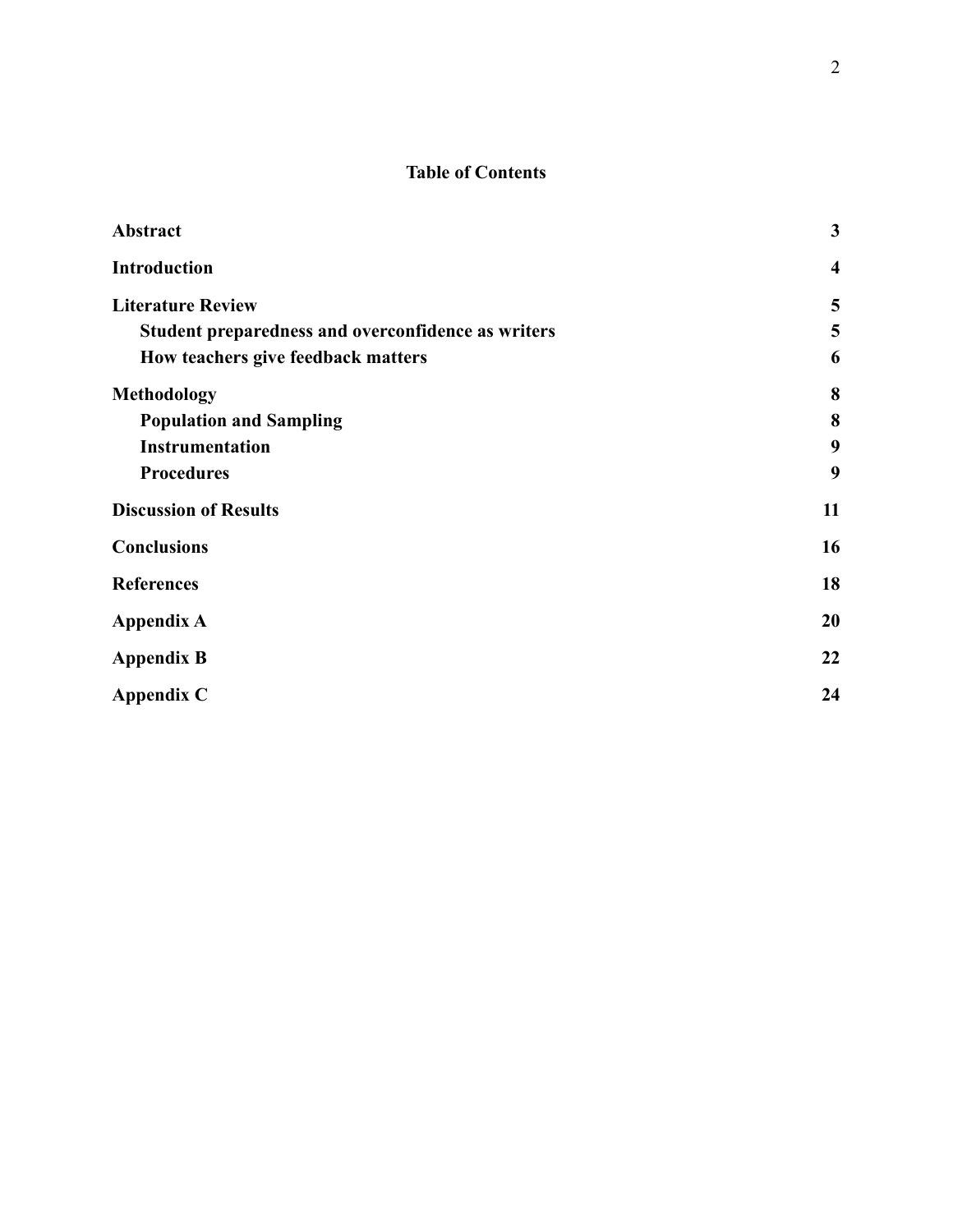## **Abstract**

<span id="page-2-0"></span>This quantitative study examined to what extent high school students perceive audio-based writing feedback as useful. A sample of 41 high school students were sorted in two nonrandomized groups, a control and experimental group. Data analysis revealed audio-based feedback did not increase students' perceptions of writing feedback as useful. Thus, more research should be done to determine what specifically is and isn't useful to students about writing feedback delivered in audio format.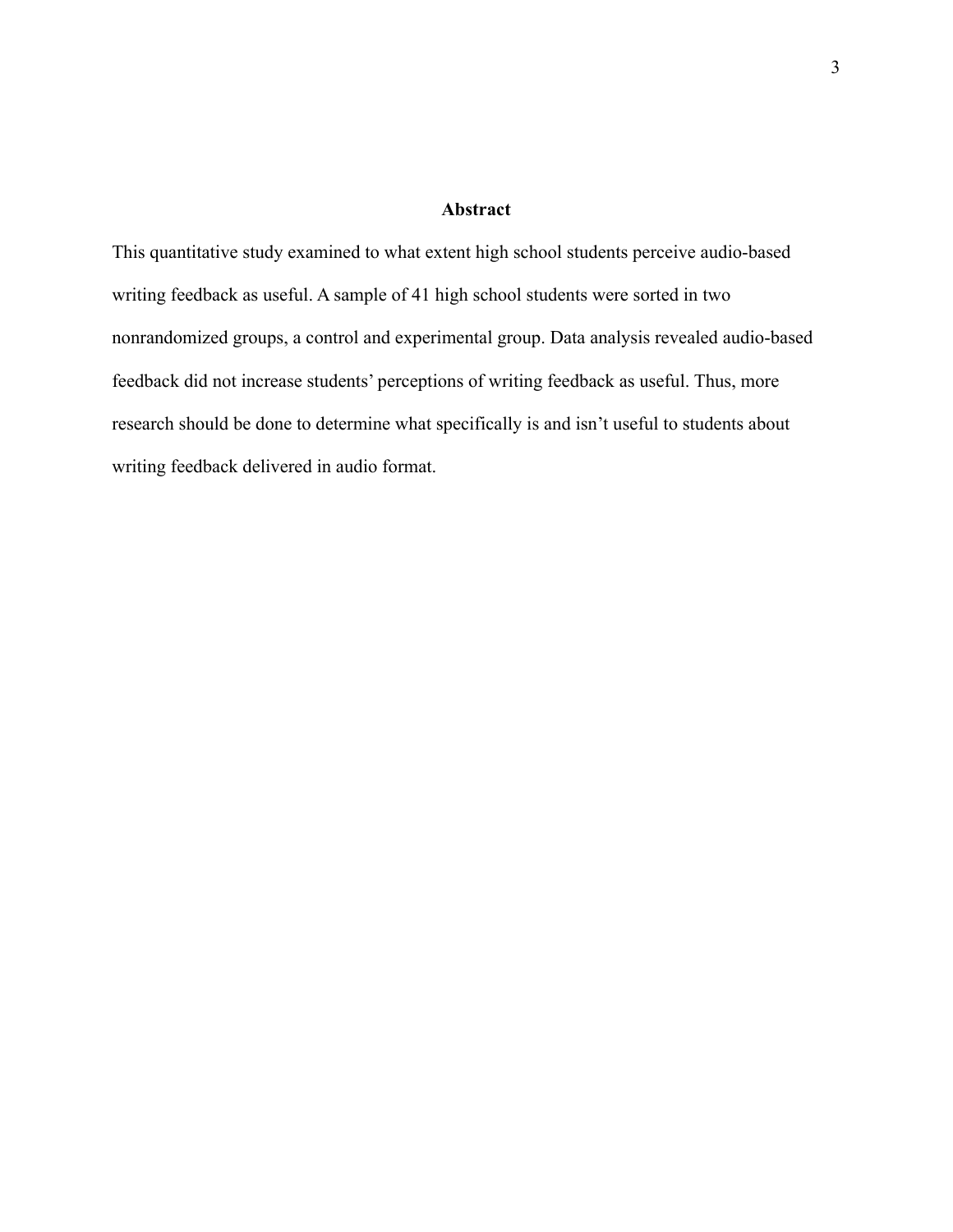### **Introduction**

<span id="page-3-0"></span>Perhaps the greatest human achievement in history is the proliferation of the printed word from Gutenberg's printing press; remnants of its influence are attributable to major accomplishments in nearly every human discipline. However, for thousands of years before the promulgation of books and webpages, education was fueled by oration. The exponential success and adoption of digital storytelling tools like podcasts and video conferencing suggests that the spectrum of human communication might be shifting back to spoken storytelling as the central conductor of knowledge. The education sector has some of the greatest potential for innovation. Thus, educators must proactively examine the tools they use for communication in the classroom to give students skills for the future.

In 2017, Apple pioneered Airpods, wireless headphones that looked like a novelty at the time. Despite a mere 15 million Airpods sold that year, sales grew. Apple sold 110 million Airpods in 2020 alone (Curry, 2021, para 10). These iconic ear pieces indicate the exponential consumption of audio-based content in our culture. Edison Research estimates that 86% of Americans ages 12-34 have listened to online audio within the last month, and that 62% of Americans, roughly 176 million people, listen on a weekly basis (Edison Research and Triton Digital, 2021, pp. 35-36). Educators should note these trends and carefully consider their implications. The adoption of wearable audio devices, paired with the rising popularity of podcasts, sets the stage for a new frontier of education in the digital landscape. Do teachers have new avenues to get students' attention and have them actually *listen up*?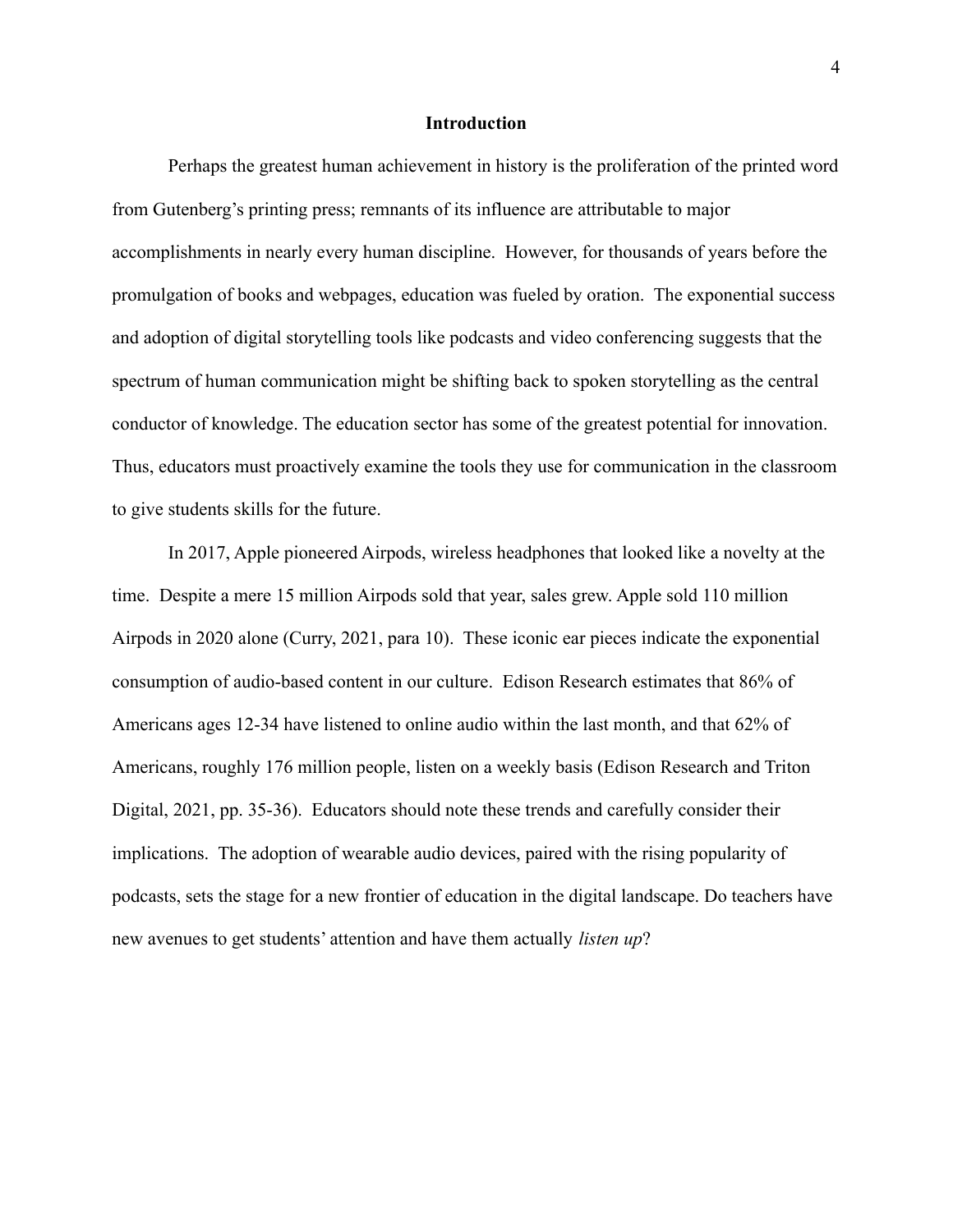## **Literature Review**

## <span id="page-4-1"></span><span id="page-4-0"></span>**Student preparedness and overconfidence as writers**

The introduction of this action research project focused on the fast-growing spread and consumption of audio-based content and the necessity for it to be studied as a writing feedback tool. According to the *Inside Higher Ed* article "Minimal Writing, No Problem,"by Emma Whitford, a survey of 1,140 college students in the United States revealed that, " …students didn't think they needed any spelling or grammar help -- a slight majority of students said they had no need for any additional instruction..." (Whitford, 2018, para 6). The findings indicate that age may be a coefficient of study subjects' sentiments: "those 19 years of age or younger were much less likely to believe that they needed help than did older students… For example, less than 8 percent of those 19 years of age and younger felt they needed some or substantial instruction" (Whitford, 2018, para 7). The data suggests that American teens have a very high degree of confidence in their writing; despite this, the National Assessment of Educational Progress (NAEP) reports in *The Nation's Report Card* that less than one third of twelfth-graders met or exceeded the 'proficient' level for writing performance, where 'proficient' is defined as, "competency over challenging subject matter, including subject-matter knowledge, application of such knowledge" (National Assessment of Educational Progress, 2011). Clearly, there is a gap between the need secondary students have to improve their writing and the perceived lack of efficacy they see in writing instruction. Further, methods of writing instruction and feedback are understudied in the field, especially at the state and national levels. The NAEP's eleven-year-old report is the most recent venture of the US government to evaluate students' writing readiness. Something has to change.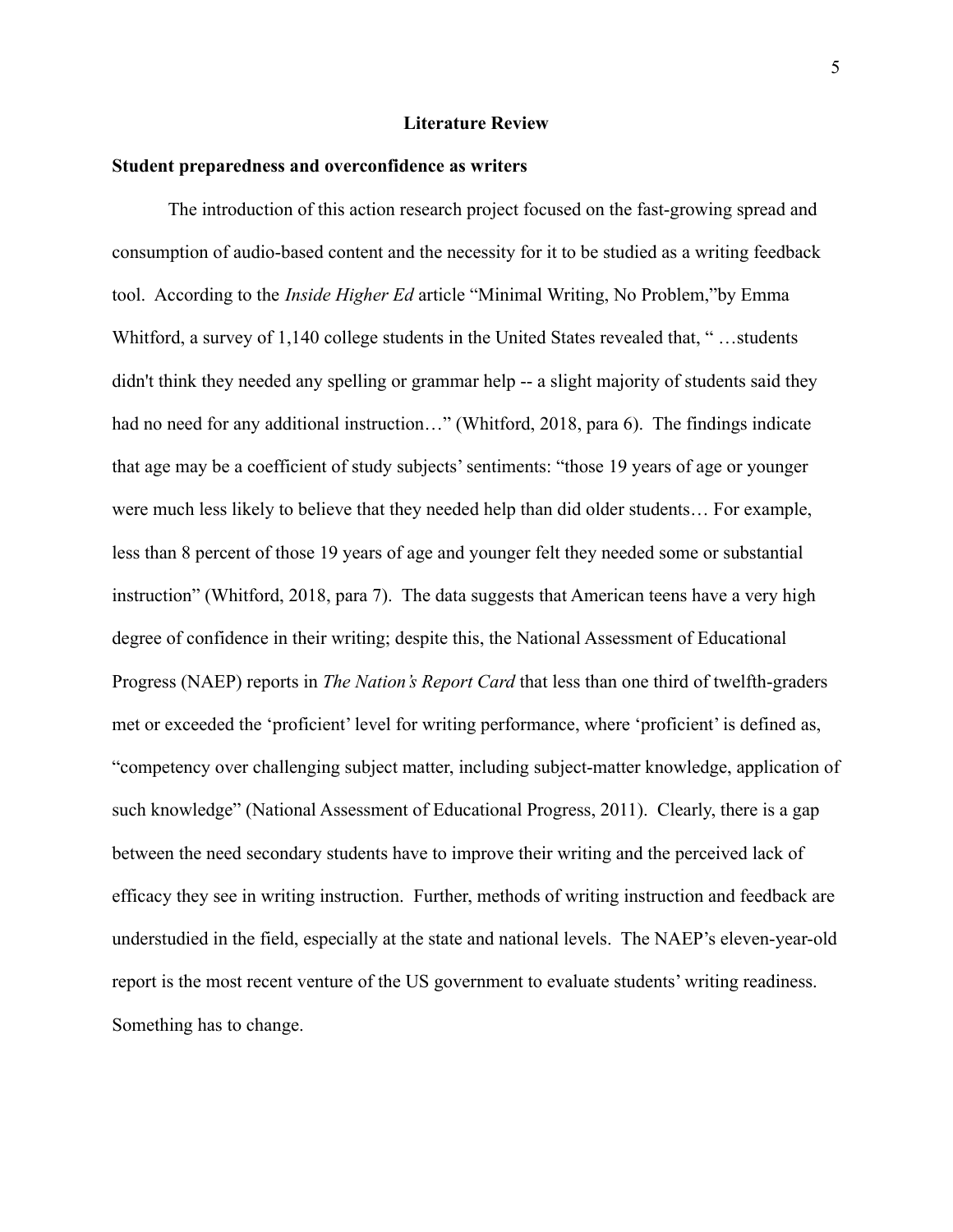## <span id="page-5-0"></span>**How teachers give feedback matters**

Teachers struggle to provide effective feedback on student writing. Computers have replaced the editor's notorious red pen, but computers are not the pedagogical endpoint to effective feedback. Heron-Hruby, Chisholm, and Olinger studied pre-service undergraduate teachers acting as writing mentors. The subjects reported feeling that,

"typing into comment boxes merely scratched the surface of how they could best support student writers. Furthermore, the comment features challenged some WMs to reevaluate their beliefs that teaching writing is an act of transmission: because they could not easily lecture in the comment boxes, some WMs reexamined what feedback, beyond direct instruction for improvement, might be helpful to students…" (Heron-Hruby et al., 2020, . 85)

The service-teachers' sentiment in the study is one echoed many times in the literature about writing feedback. Written comments are often inadequate when responding to written words. Few summarize this feeling better than Hunt, who wrote, "Written language is cumbersome, difficult, mechanically time-consuming and hopelessly limited. Given a choice between writing and dictating, I, a teacher of writing, choose to employ the resources of the spoken word as opposed to the written one" (Hunt, 1975, p. 585).

New technologies provide the dynamic flexibility writing instructors look for in their feedback tools; if Hunt (1975) and his predecessors prefer the spoken word for feedback, modern audio technology may foster positive systemic disruption. Audio-based content has many classroom uses: student-generated projects, enrichment, anchor texts, and as a tool for review and assessment. Audio also can be edited, a very advantageous characteristic for teachers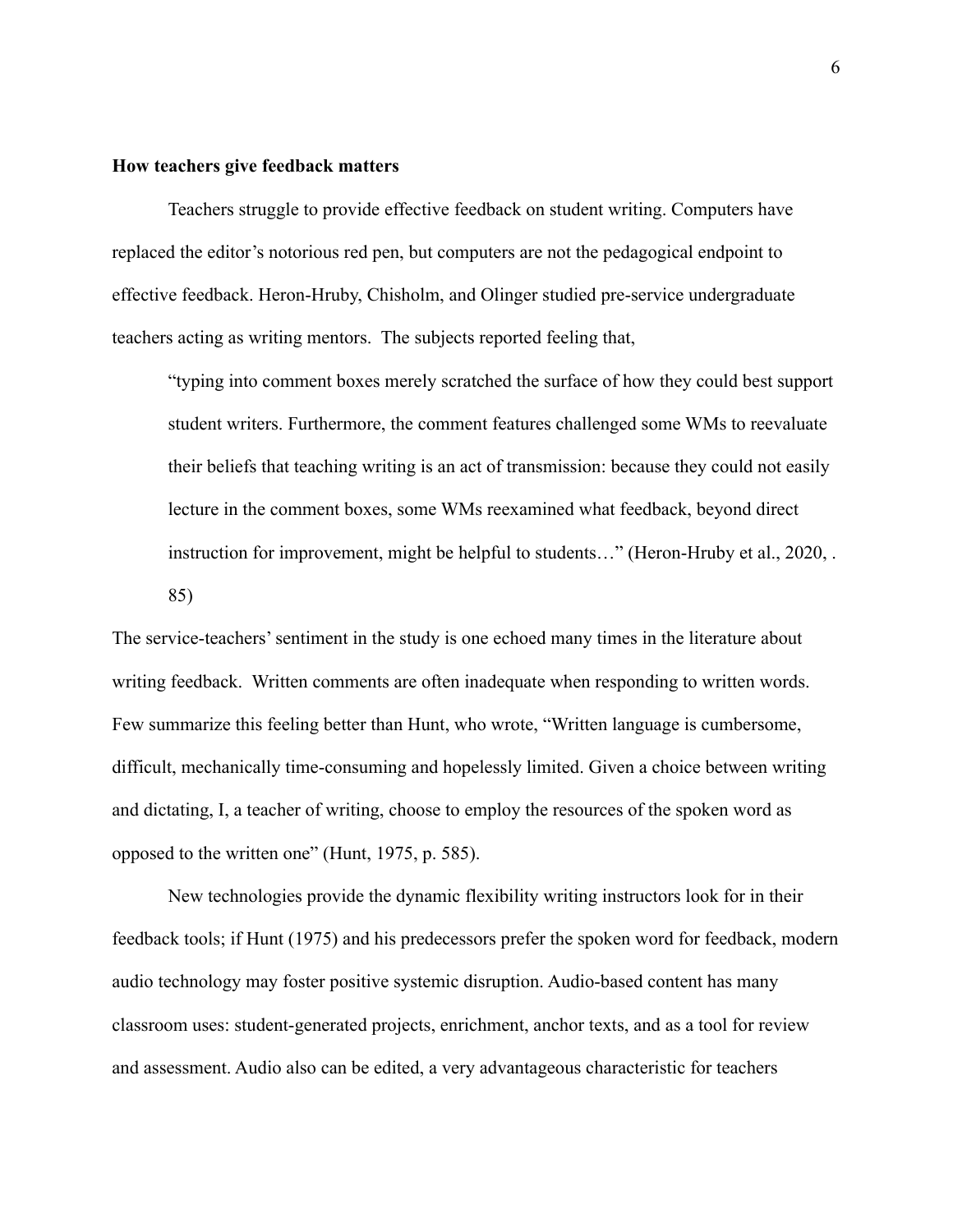(Lasseter & Pedersen, 2018). Yet Makina (2020) found in a study of over 200 university faculty participants who produced 431 podcast transcripts, "Only 25% of the podcast scripts included important information that could contribute to productive learning." Much of the content found in the podcasts was motivational or clerical (Makina, 2020, p. 38). Audio feedback has powerful potential that is not yet properly understood or used.

Gould and Day (2013) found a mixed reaction to audio-based feedback in their study of 51 health professionals. They report, "a clear majority of students (92%) expressed that audio feedback contributed to their learning… although 8% felt that it did not help at all" (Gould & Day, 2013, p. 558). Surprisingly, they also found that, "... despite the benefits of audio feedback being clearly expressed by students in the first four questions, a significant minority (27%) stated they would prefer to not have audio feedback for their work" (Gould & Day, 2013, p. 558). To contextualize how audio-based instruction contributes to learning, Mrkich and Sommers say, "...the personal nature of the comments that reduces perceived distance, detailed response that helps [students] revise…, encouraging and positive comments that build confidence and motivation, and tone of voice that translates…what is important and is perceived as indicative of teachers' time and care" (2016, p. 2). Gould and Day's 2013 study, along with Mrkick and Sommers' findings are consistent with the rest of the literature on audio-based feedback: although educators are enthusiastically optimistic, audio's reception and use as a feedback tool is still contested in the literature. The nature of these findings were the inspiration for me to establish the project and procedures outlined below.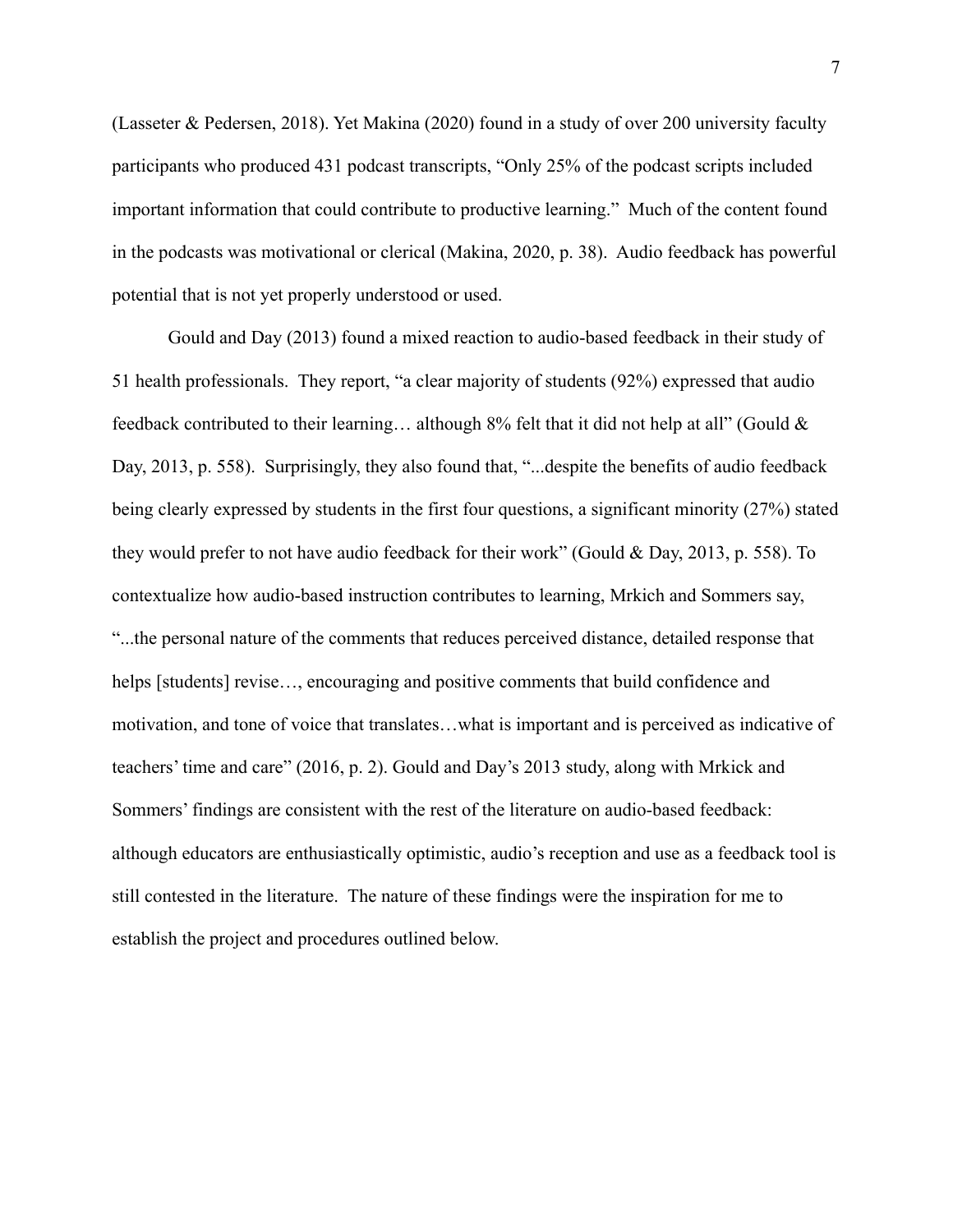## **Methodology**

<span id="page-7-0"></span>The purpose of this quantitative action research study is to explore the extent to which audio-based feedback affects high school students' perceptions. The research questions are: 1) to what extent do high school students perceive feedback on writing as useful? And 2) does audio-based feedback to students on writing increase how useful they perceive writing to be? The independent variable in the study is audio-based feedback on a writing assignment; the dependent variable is students' perceptions of the feedback as useful. My hypothesis is that providing personalized audio-based feedback to students will improve their perceptions of writing feedback and writing as useful.

## <span id="page-7-1"></span>**Population and Sampling**

Perrysburg High School is a suburban high school in Perrysburg, Ohio, with a student population totaling 1,700 students, grades 9-12. In the district's population of 5,300 students, 10% qualify for free or reduced lunch.

This study used a convenience sample of honors-English students taught by the researcher (*n=*41). All students submitted assent forms to participate in the study accompanied with signed consent forms from their parents. Participants were assigned into control or experimental groups by their class period: one class' participants acted as the control group (*n*=21); the other class' participants, therefore, formed the experimental group (*n*=20). Participants were excluded from the study if they failed to complete either the pre- or post-tests. Two participants were excluded from the control group and two more were removed from the experimental group for this reason.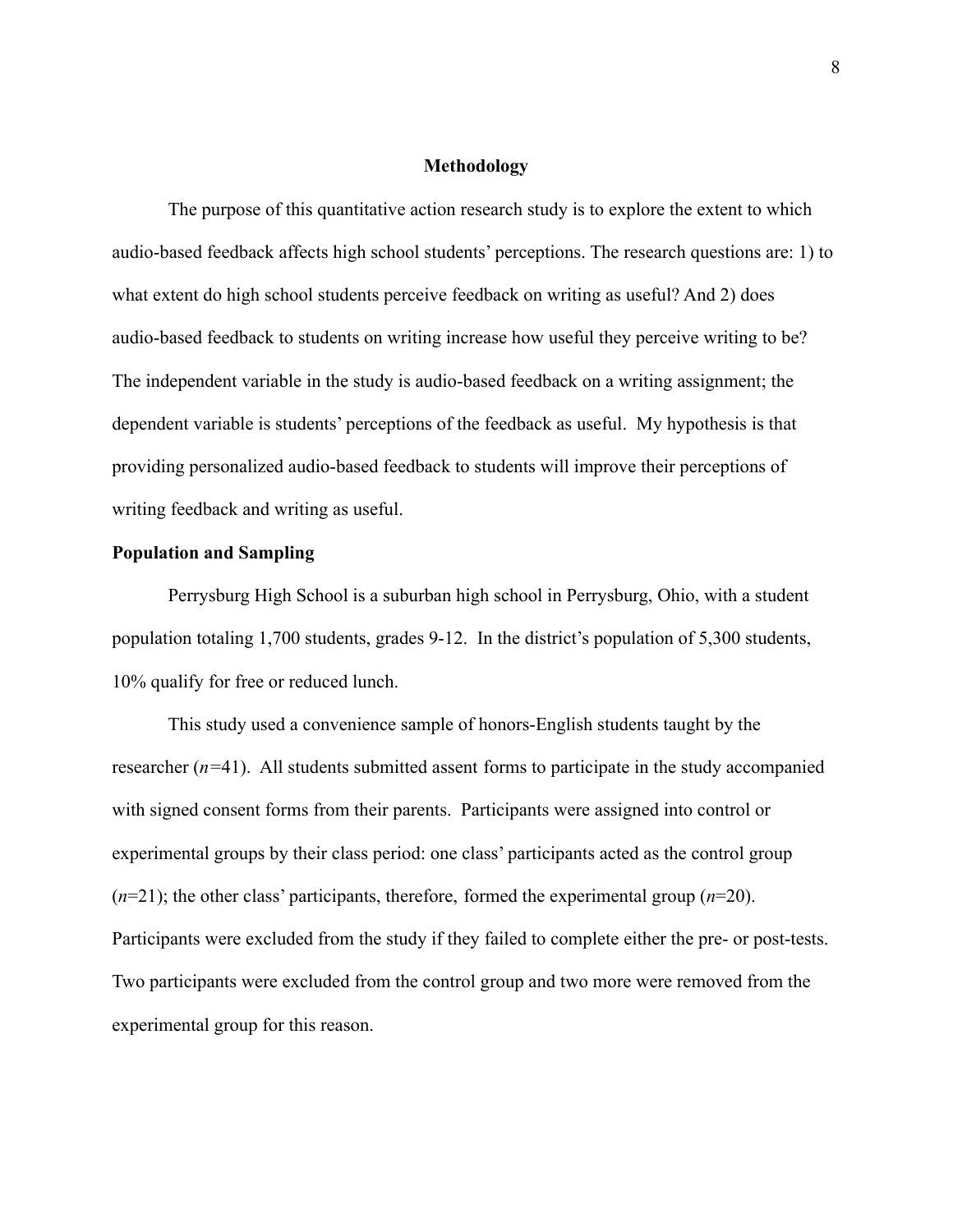## <span id="page-8-0"></span>**Instrumentation**

This project uses subscales of the Intrinsic Motivation Inventory (IMI), specifically those of usefulness/value and effort. The usefulness subscale was of direct interest to this study as a way to quantify how useful students deem writing feedback to be. The effort subscale was used to see if increased effort correlated with increased perceived usefulness. Responses were numbered on a Likert scale from 1 to 7, with 1 indicating the response being "not true at all'' and 7 signifying a "very true" response. (See Appendix A for the pre-test and Appendix B for the post-test.)Very slight modifications were made to the wording of some questions as the inventory allows for the sake of clarity: e.g. "I think this activity is useful for [blank]" was changed to "I think that writing feedback is useful for my development as a writer." These edits are permissible per the directions of the inventory while still maintaining validity.

McAuley, Duncan, and Tammen (1989) tested IMI's reliability and validity; the results suggested that the value/usefulness and effort subscales were reliable and valid.

## <span id="page-8-1"></span>**Procedures**

Prior to this study, all participants shared the experience of writing an essay for my class as part of their normal school experience. The essay was the largest summative assessment of the quarter and had the potential to greatly affect students' grades in the class. Participants completed the pre-test inventory to capture data about their perceptions of writing and the forthcoming feedback within a week after the essay's deadline.

As the participants' teacher, I read, scored, and gave individualized feedback for all students' essays. Written comments were given using Turnitin.com's quickmark feature along with narrative comments. For audio-based feedback, I used Screencastify to narrate each student's paper to them, using the assignment rubric as a guide to my response. I intentionally did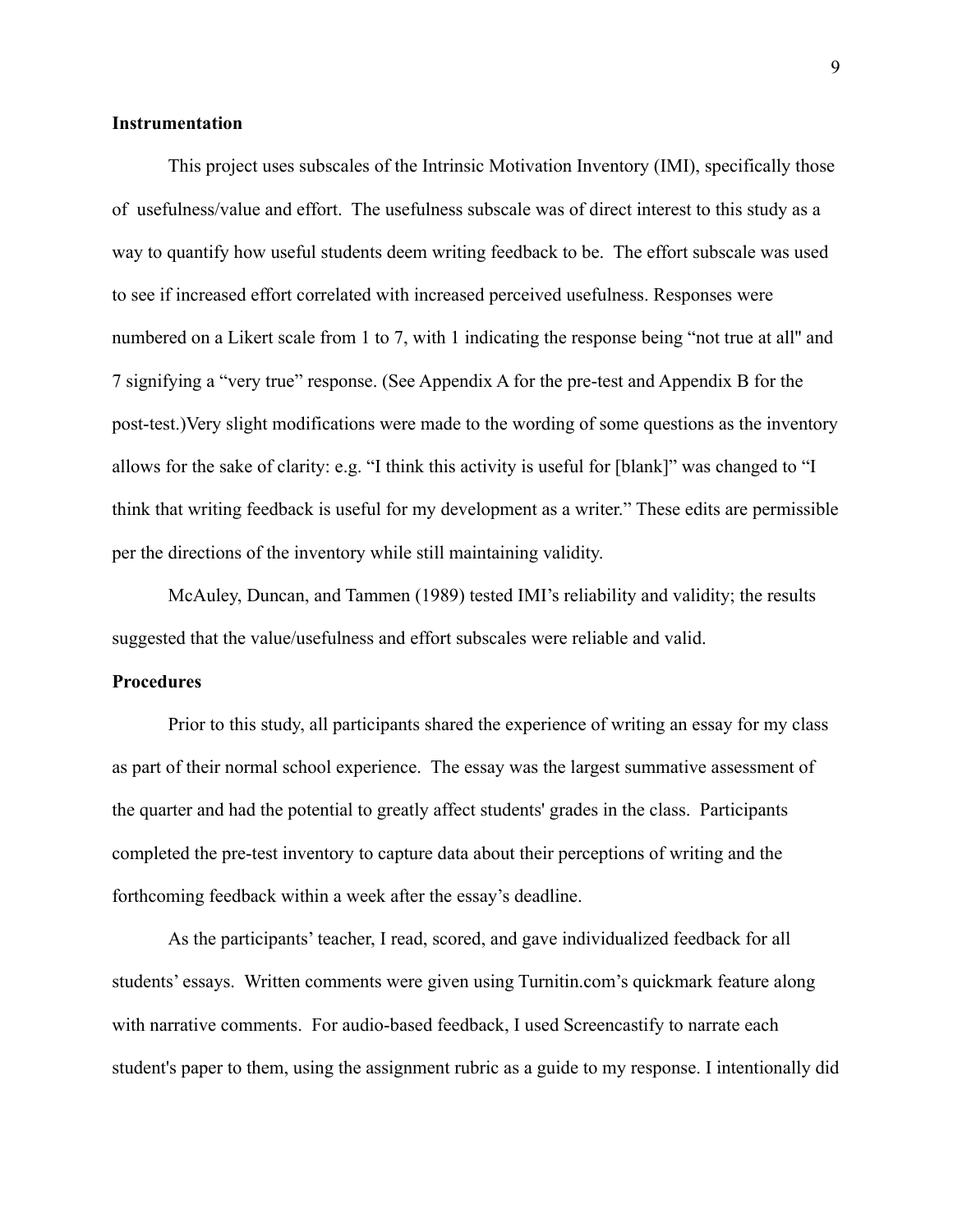not follow a script so that I could authentically respond to students' work using the assignment rubric. I made a wholehearted attempt to sound affable, upbeat, and affirming, as König found that "participants who listened to the enthusiastic version of [a] podcast rated the instructional quality as more positive…" (2019, p.3). However, I also attempted to offer each student useful critiques. The length of each Screencast file ranged from 10-25 minutes.

Students received personalized feedback on their essays approximately four weeks after the assignment due date. The control group received feedback in the form of written comments; the experimental group received a link to a narrated screencast video. Participants individually reviewed their feedback for 20 minutes of class time, then they each completed the post-test inventory. Four participants, two from the control group and two from the experimental group, who were absent from class on the days of the pre- or post- test were excluded from the study.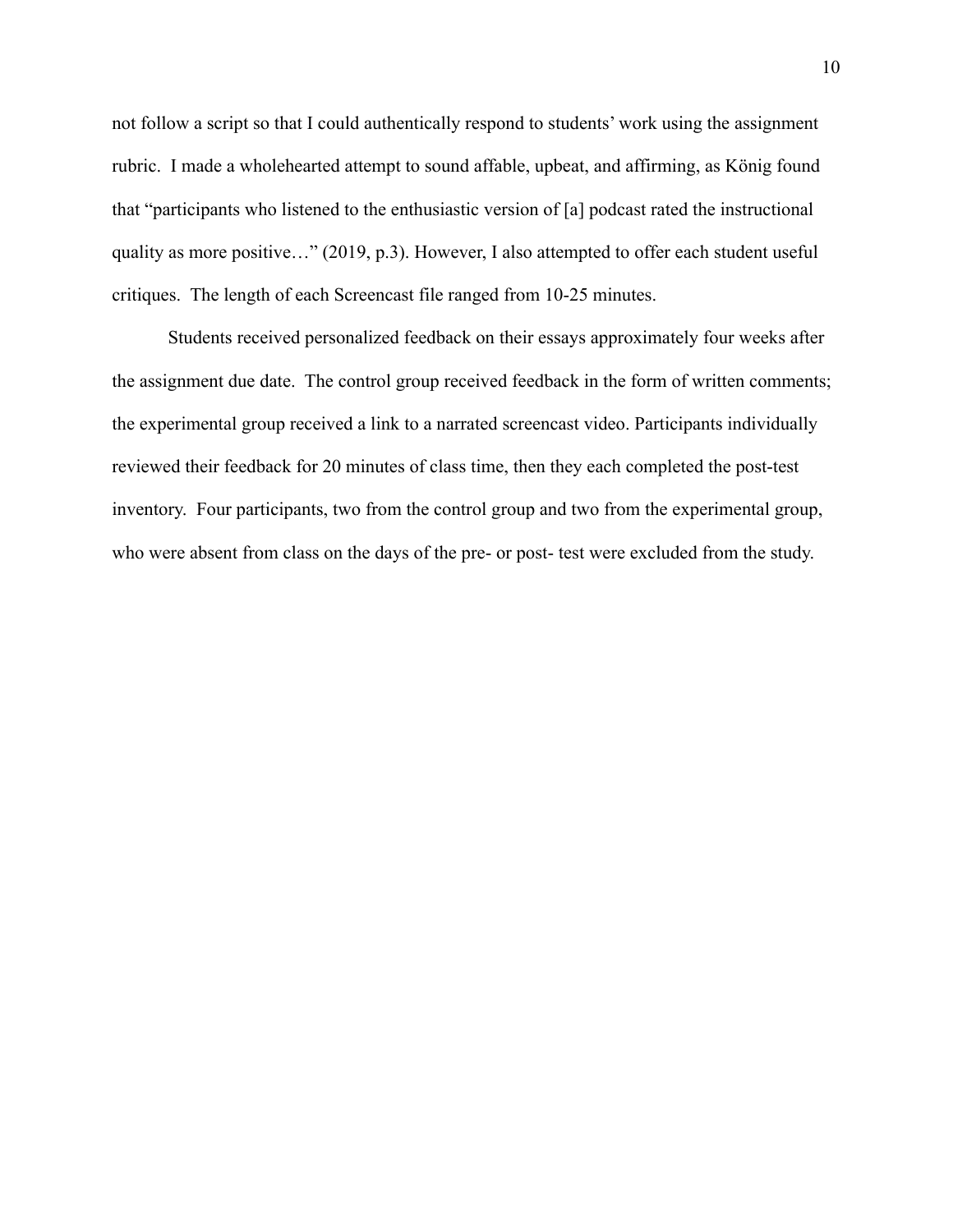## **Discussion of Results**

<span id="page-10-0"></span>Using both descriptive and inferential statistics, the data were analyzed for answers to the research questions. Table 1 depicts the data changes for each subcategory of the inventory.

#### **Table 1**

*Comparison of pre-test and post-test data between control and experimental groups*

|                                                                                         | Control Group |           |          |         | <b>Experimental Group</b> |         |  |
|-----------------------------------------------------------------------------------------|---------------|-----------|----------|---------|---------------------------|---------|--|
| Variable                                                                                | Pretest       | Post-test | Change   | Pretest | Post-test                 | Change  |  |
| I believe writing feedback could<br>be of some value to me.                             | 6.381         | 6.545     | 0.165    | 6.15    | 5.75                      | $-0.40$ |  |
| I think that writing feedback is<br>useful for my development as a<br>writer            | 6.286         | 6.500     | 0.214    | 6.20    | 5.85                      | $-0.35$ |  |
| I think this is important to do<br>because it can help me become a<br>better writer.    | 6.286         | 6.273     | $-0.013$ | 5.90    | 6.05                      | 0.15    |  |
| I would be willing to receive<br>feedback again because it has<br>some value to me.     | 6.381         | 6.682     | 0.301    | 6.55    | 6.10                      | $-0.45$ |  |
| I think that doing this activity<br>could help me see how to become<br>a better writer. | 6.095         | 6.364     | 0.268    | 5.75    | 6.25                      | 0.50    |  |
| I believe reviewing feedback on<br>my writing could be beneficial to<br>me.             | 6.286         | 6.500     | 0.214    | 6.25    | 6.05                      | $-0.20$ |  |
| I think getting writing feedback is<br>an important activity                            | 6.190         | 6.636     | 0.446    | 6.10    | 5.90                      | $-0.20$ |  |
| I put a lot of effort into this.                                                        | 5.762         | 5.818     | 0.056    | 5.55    | 5.70                      | 0.15    |  |
| I didn't try very hard on this<br>activity. $(R)$                                       | 2.190         | 2.045     | $-0.145$ | 2.00    | 1.95                      | $-0.05$ |  |
| I tried very hard on this activity.                                                     | 5.667         | 6.045     | 0.379    | 5.60    | 5.70                      | 0.10    |  |
| It was important to do well at this<br>task.                                            | 6.524         | 6.455     | $-0.069$ | 6.30    | 6.35                      | 0.05    |  |
| I didn't put much energy into this.<br>(R)                                              | 2.476         | 1.762     | $-0.714$ | 52      | 46                        | $-6$    |  |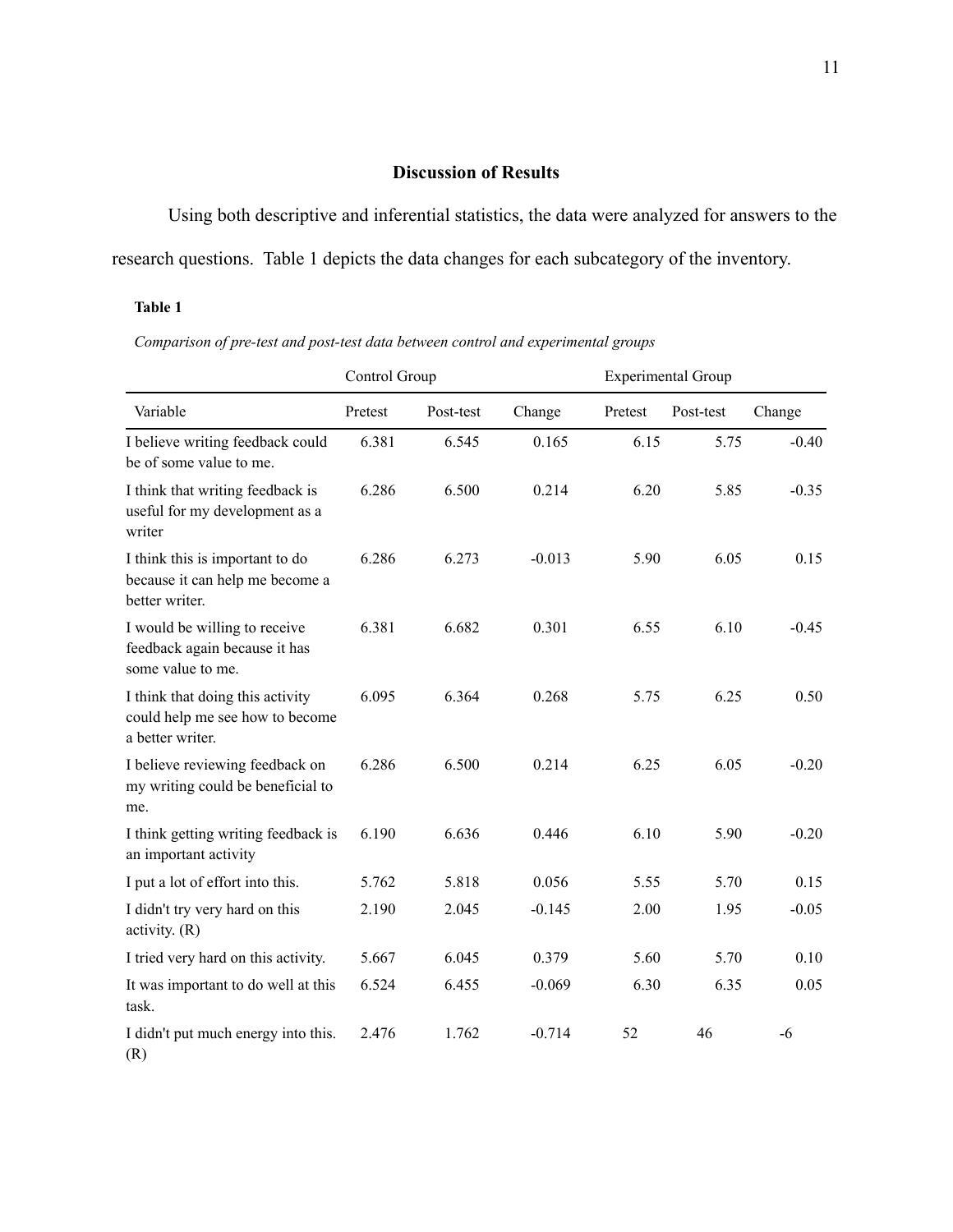Figure 1 suggests a small but possibly significant difference between the control and experimental groups. In every criterion except a willingness to receive feedback in the future, pre-test data shows that the control group inherently perceived feedback on writing and the writing process as more valuable than the experimental group. This perhaps explains why, on average, the control group reported putting more effort into their assignment before submitting it.

## Figure 1



Prompts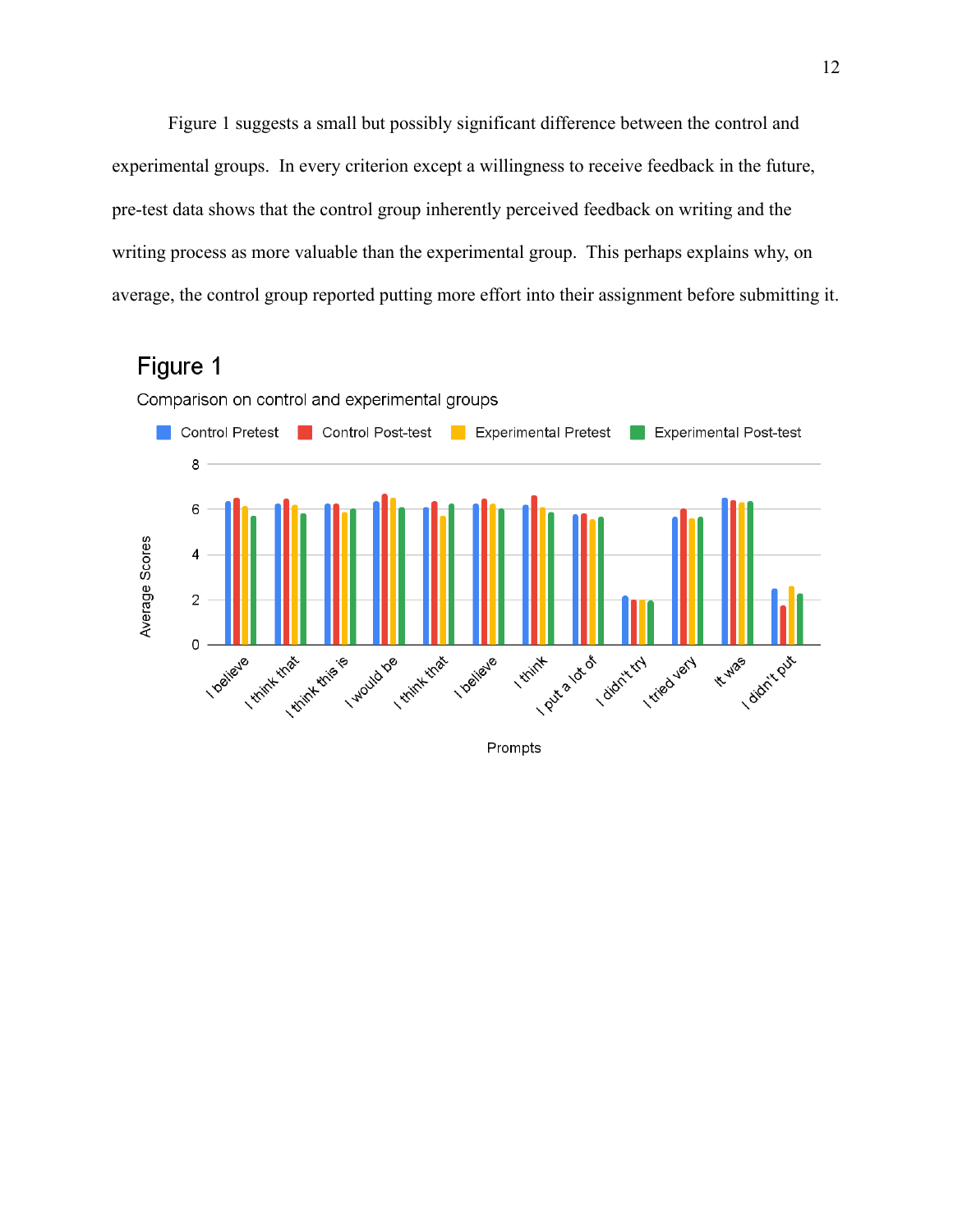Figure 2 demonstrates that the control group maintained a higher level of perceived usefulness of feedback they received in every category except perceived effort after the treatment.



# Figure 2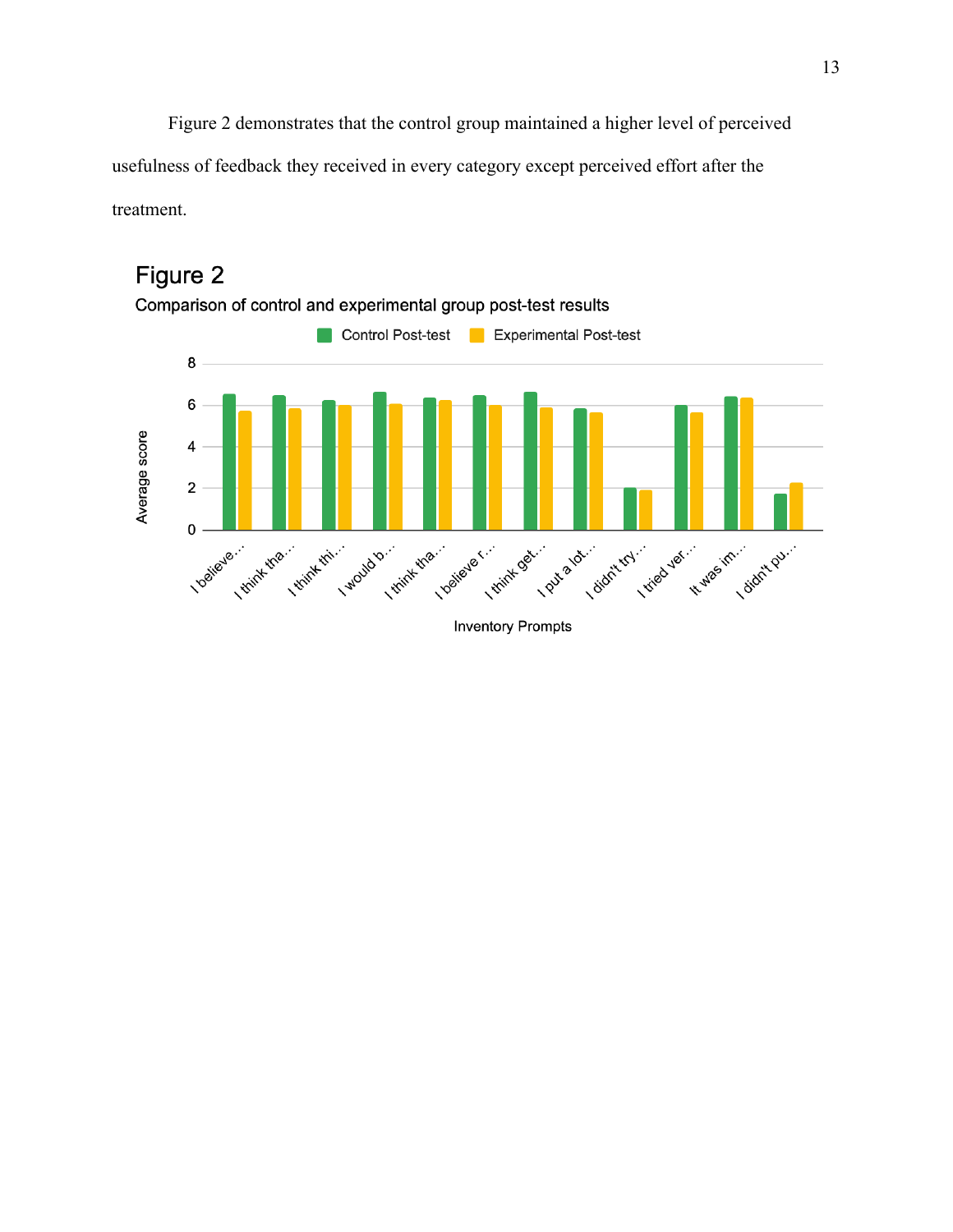Figure 3 illustrates the change in scores between pre- and post- tests for both groups; in other words, the figure shows how the feedback students received affected their perceptions in each subcategory.



Several subcategory data points of the inventory are relevant to the research question. The experimental group showed two significant increases in the perceived usefulness of writing feedback, both in the prompts "I think this is important to do because it can help me become a better writer" (+.149) and "I think that doing this activity could help me see how to become a better writer" (+.5). However, the experimental groups reported significant dips after receiving audio-based feedback subcategories like "I believe writing feedback could be of some value to me" (-.4), "I think that writing feedback is useful for my development as a writer" (-.35) and "I would be willing to receive feedback again because it has some value to me"  $(-.45)$ . Holistically,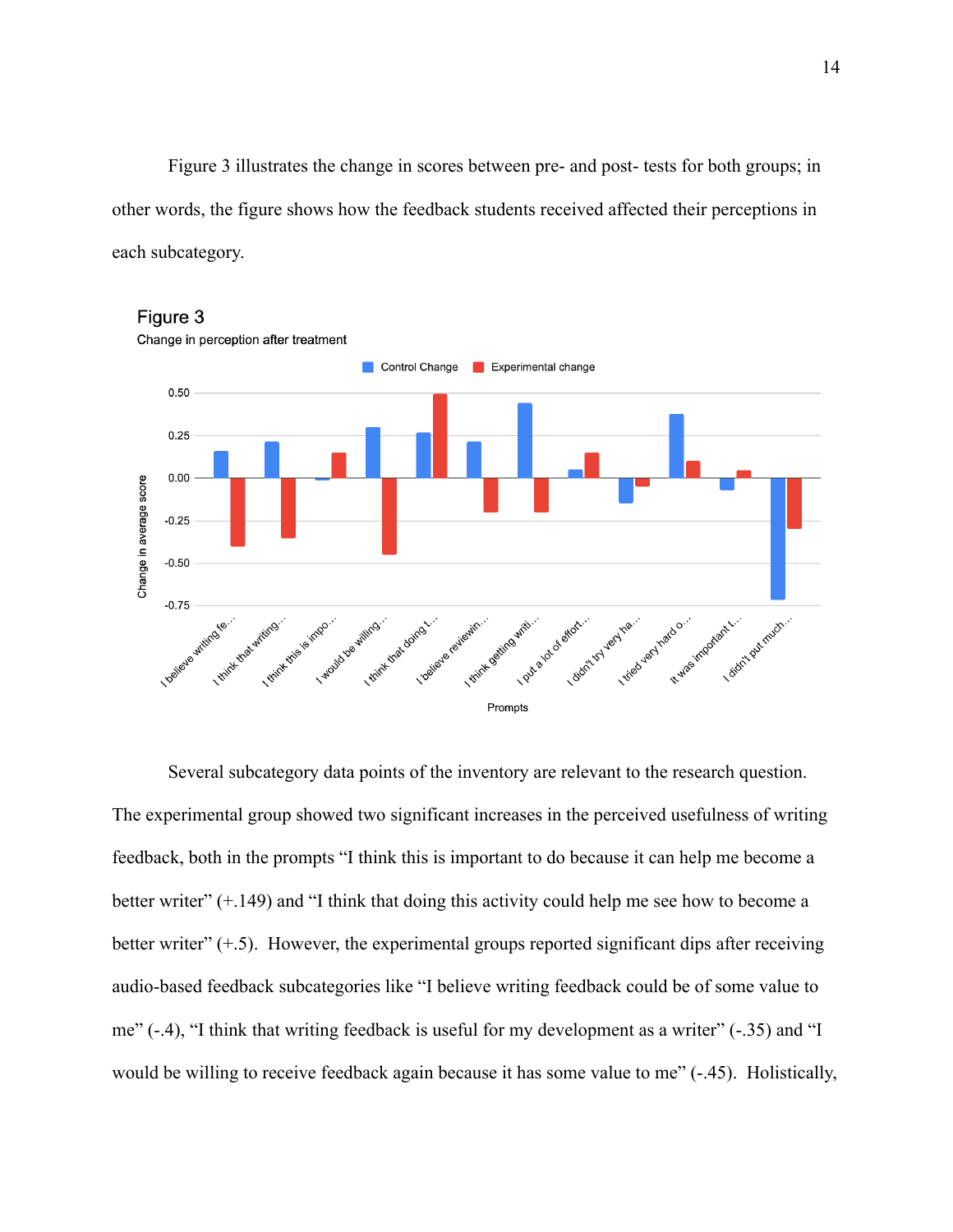it appears the experimental group grasps how writing feedback could be valuable, but they do not see much personal value in writing feedback and would not seek out new feedback opportunities after listening to the treatment.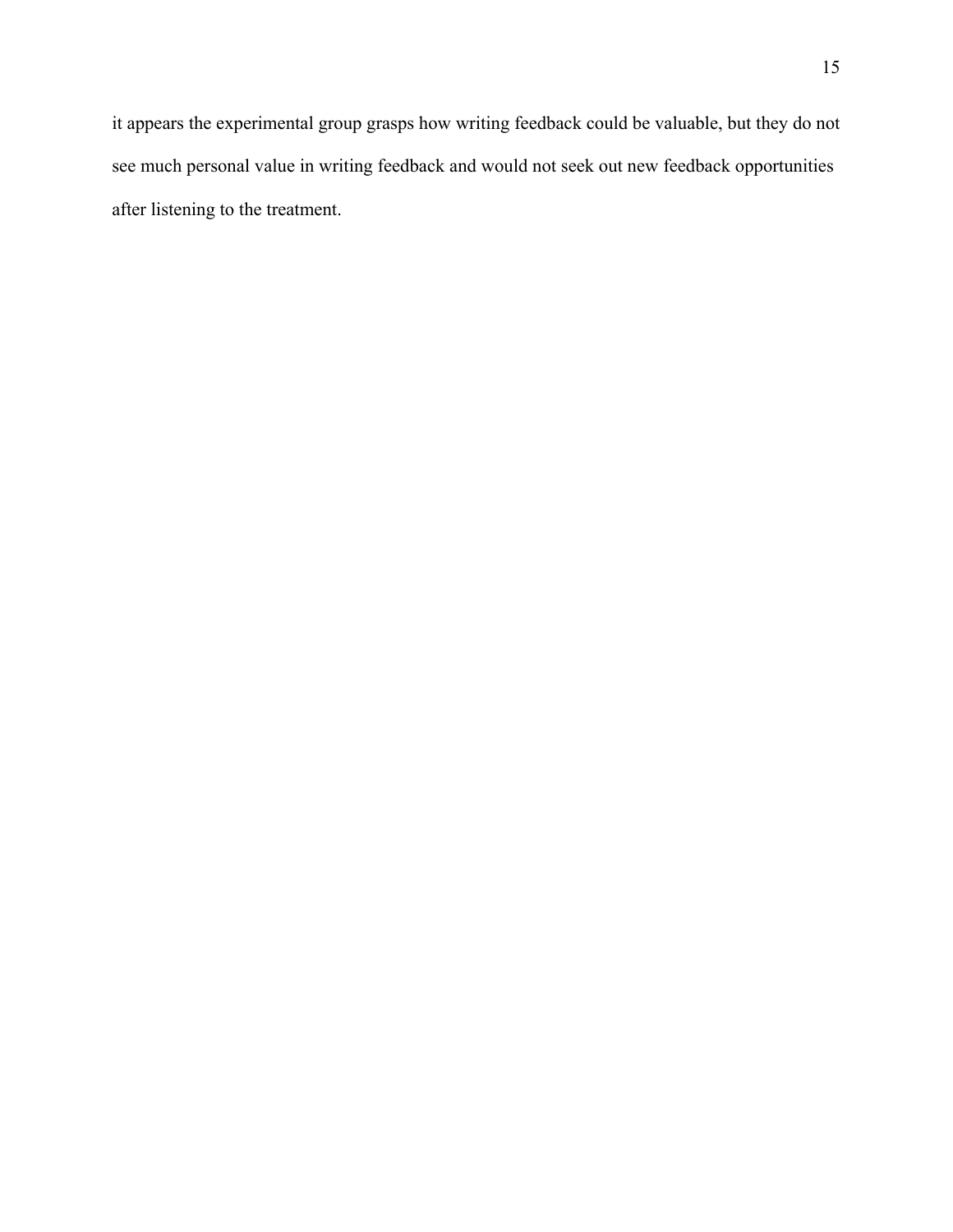### **Conclusions**

<span id="page-15-0"></span>A one-way t-test of independent samples was conducted. Audio-based feedback did not significantly increase student's perceptions of writing feedback as useful; t(21.81)=1.443, p=.081, one-tailed. The results fail to reject the null hypothesis. There are some consistencies to these findings and similar studies in the literature. In Gould and Day (2013, p. 558), 84% of participants reported positive impacts on their final summative work based on the audio-based feedback they received; however, the study identified limiting factors in participants' enthusiasm. Student-subjects noted that lengthy critique could be emotionally draining, with one subject saying "it began to feel bad and destroy my confidence (at this point I felt like crying ...)" (Gould & Day, 2013, p. 561). The researchers arrive at the conclusion that, "It is evident that audio feedback does not suit all learners and in a similar way, this may also account for the mixed response…" (Gould & Day, 2013, p. 563).

This study could benefit from many enhancements on future iterations. Most importantly, the quantitative nature of this study's instrumentation limited test subjects' ability to provide explanations or nuance with their perceptions. Future research should consider a mixed methods approach to inquiry to interview subjects for a richer understanding of their perceptions.

More should be done as well to reduce confounding variables in perception data by taking grades of student work into account. A limitation of this study is that the researcher cannot correlate students' perceived effort on the assignment with their essay scores, nor can the researcher correlate how students felt about their writing with how they performed on the assessment. Having that information would shed new light on the data, particularly the point that written feedback increased students' perceived effort by .71.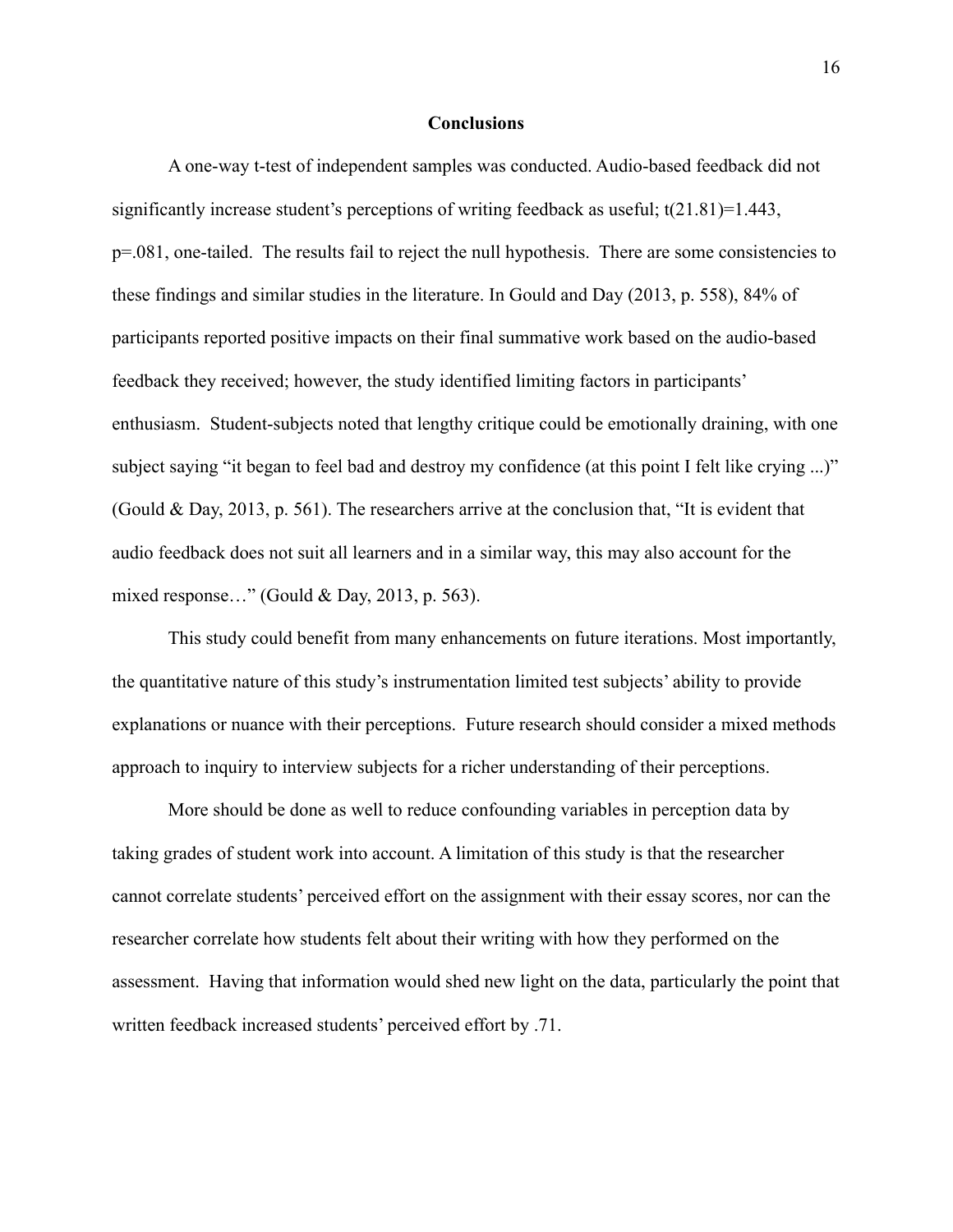Hindsight, too, suggests that the design of this study failed to consider a core characteristic of modern audio-based content: "[Podcasts] are collaborative… participatory in engaging with their audience, and they value dispersion over scarcity. They also require audience engagement for continuation, rather than top-down approval" (Bianchi-Pennington, 2018, p. 589). More should be done to engage student audiences as the literature becomes more conclusive on how to best use audio for feedback. Educators should disrupt the natural feel of feedback's "top-down approval".

The tremendous growth and adoption of audio-based products and content suggests that teachers should do more to embrace audio in the classroom. More research should be done to determine best practices for its inclusion as a teaching tool.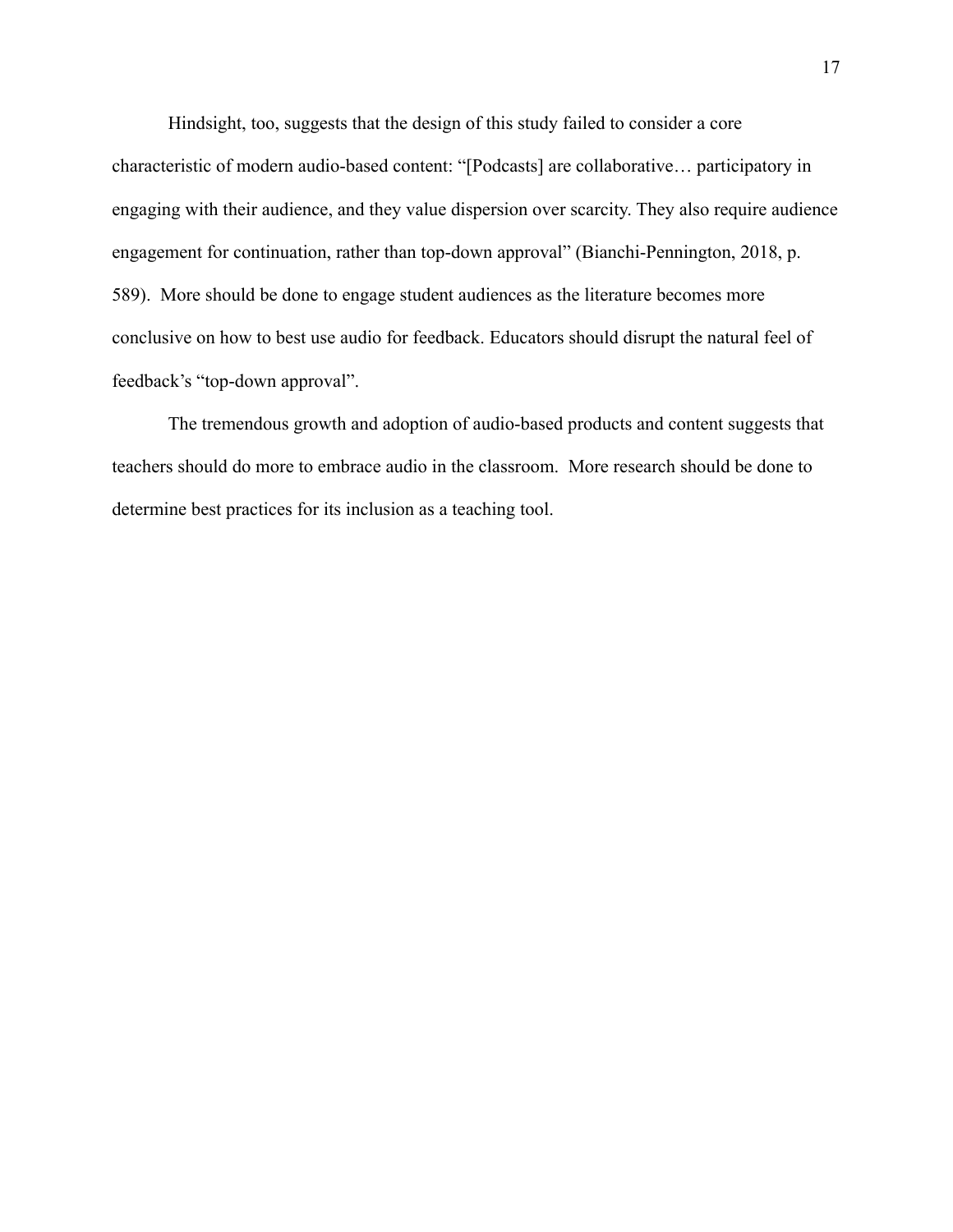### **References**

- <span id="page-17-0"></span>Bianchi-Pennington, B. (2018). Designing Literary Discussion With Podcasts. *Journal of Adolescent & Adult Literacy*, *61*(5), 589–591. https://doi.org/10.1002/jaal.724
- Curry, D. (2021, June 3). *Apple Statistics (2021)*. Business of Apps. Retrieved July 21, 2021, from https://www.businessofapps.com/data/apple-statistics/
- Edison Research and Triton Digital. (2021). *The Infinite Dial 2021* [Slides]. Edison Research. http://www.edisonresearch.com/wp-content/uploads/2021/03/The-Infinite-Dial-2021.pdf
- Gould, J., & Day, P. (2013). Hearing you loud and clear: student perspectives of audio feedback in higher education. *Assessment & Evaluation in Higher Education*, *38*(5), 554–566. https://doi.org/10.1080/02602938.2012.660131
- Heron-Hruby, A., Chisholm, J. S., & Olinger, A. R. (2020). "It Doesn't Feel Like a Conversation": Digital Field Experiences and Preservice Teachers' Conceptions of Writing Response. *English Education*, *53*(1), 72–93.
- Hunt, R. A. (1975). Technological Gift-Horse: Some Reflections on the Teeth of Cassette-Marking. *College English*, *36*(5), 581. https://doi.org/10.2307/374823
- König, L. (2020). Podcasts in higher education: teacher enthusiasm increases students' excitement, interest, enjoyment, and learning motivation. *Educational Studies*, *47*(5), 627–630. https://doi.org/10.1080/03055698.2019.1706040
- Lasseter's Lab. (2018, May 31). *Podcasting for Teachers: How-to Make & Use Podcasts as an Educational Tool* [Video]. YouTube. https://www.youtube.com/watch?v=F0fxxAoRQZQ
- Makina, A. (2020). Investigating the use of podcasts in an open, distance and e-learning environment. *Perspectives in Education*, *38*(1), 30–42. https://doi.org/10.18820/2519593x/pie.v38i1.3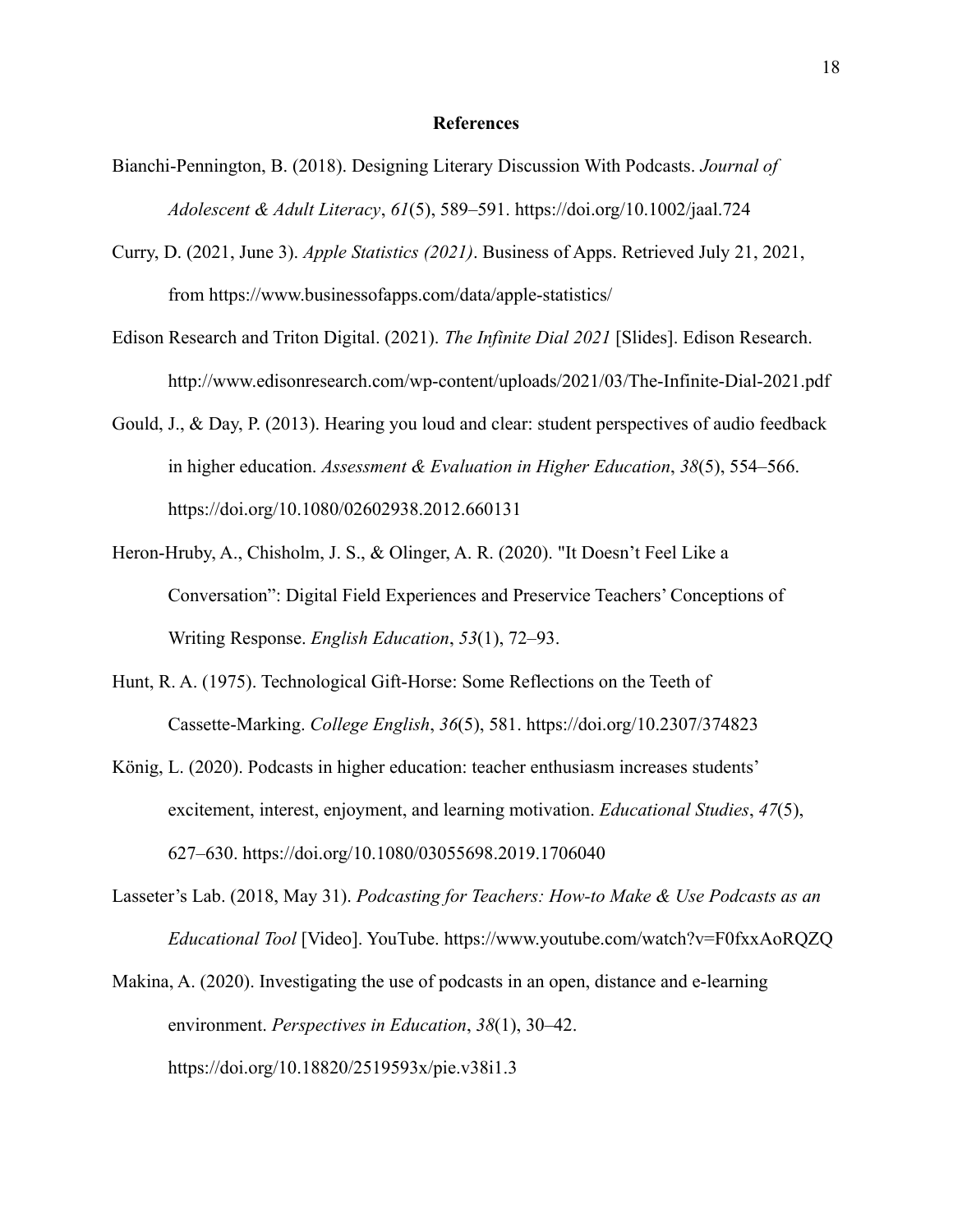Mrkich, S., & Sommers, J. (2016, July). *Audio Response to Student Writing* (No. 26). Council of Writing Program Administrators.

http://www.comppile.org/wpa/bibliographies/Bib26/Audio\_Response.pdf

National Assessment of Educational Progress. (2011). *NAEP - 2011 Writing: Grade 12 National Results*. The Nation's Report Card. Retrieved March 23, 2022, from https://www.nationsreportcard.gov/writing\_2011/g12\_national.aspx?tab\_id=tab2&subtab \_id=Tab\_1#chart

Whitford, E. (2018, July 31). *New study shows few students see need for more writing instruction*. Inside Higher Ed. Retrieved February 5, 2021, from https://www.insidehighered.com/news/2018/07/31/new-study-shows-few-students-see-ne ed-more-writing-instruction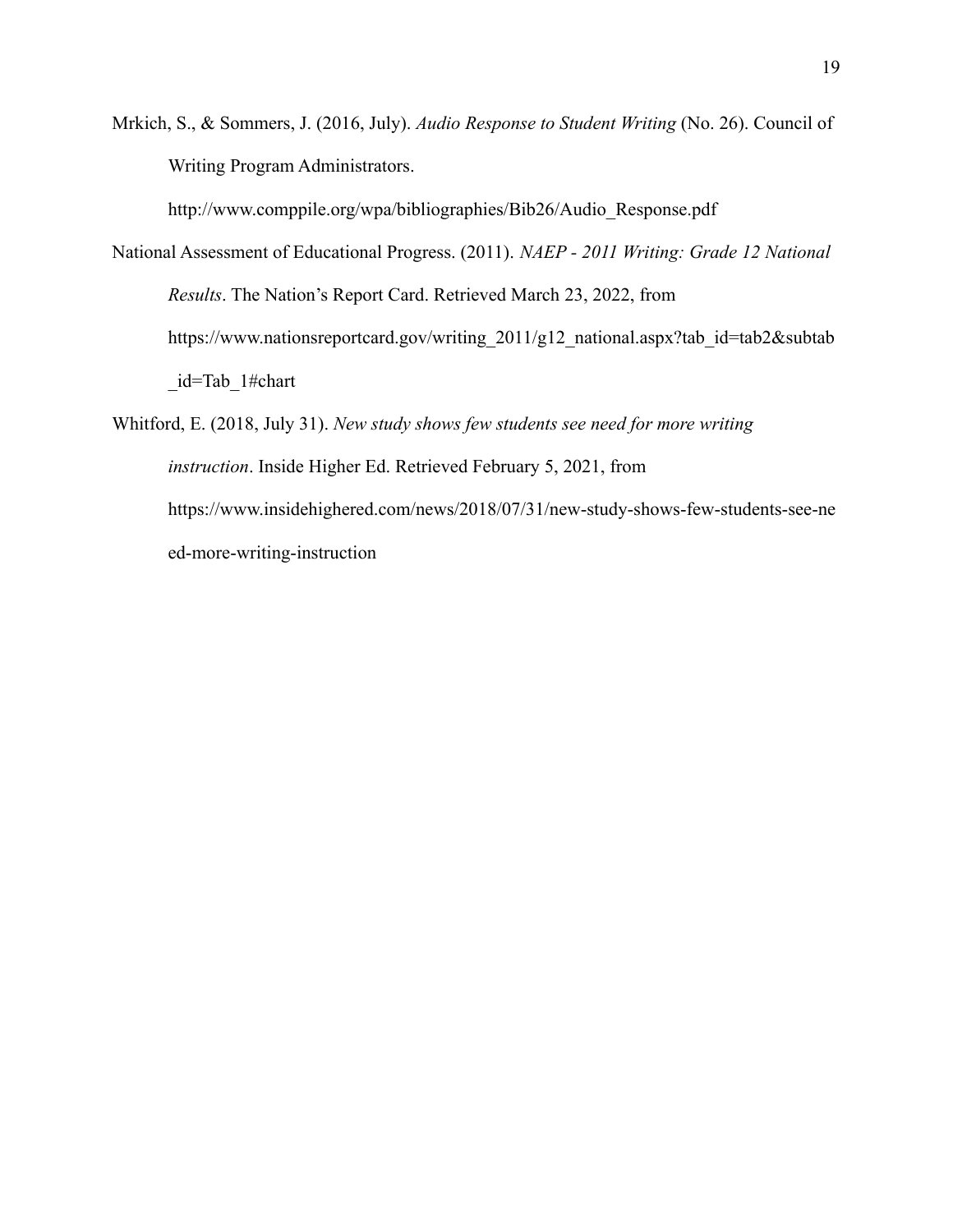## **Appendix A**

<span id="page-19-0"></span>

| Student perceptions' value/usefulness of audio-based writing feedback |                |                            | 1. I believe writing feedback could be of some value to me.                        |   |           |        |
|-----------------------------------------------------------------------|----------------|----------------------------|------------------------------------------------------------------------------------|---|-----------|--------|
| $\mathbf{1}$                                                          | $\overline{2}$ | $\overline{3}$             | $\overline{4}$                                                                     | 5 | 6         | $\tau$ |
| Not true at all                                                       |                | Somewhat True<br>Very True |                                                                                    |   |           |        |
|                                                                       |                |                            | 2. I think that writing feedback is useful for my development as a writer.         |   |           |        |
| $\mathbf{1}$                                                          | $\overline{2}$ | $\mathfrak{Z}$             | 4                                                                                  | 5 | 6         | $\tau$ |
| Not true at all                                                       |                |                            | Somewhat True                                                                      |   | Very True |        |
|                                                                       |                |                            | 3. I think this is important to do because it can help me become a better writer.  |   |           |        |
| $\mathbf{1}$                                                          | $\overline{2}$ | $\mathfrak{Z}$             | $\overline{4}$                                                                     | 5 | 6         | 7      |
| Not true at all                                                       |                |                            | Somewhat True                                                                      |   | Very True |        |
|                                                                       |                |                            | 4. I would be willing to receive feedback again because it has some value to me.   |   |           |        |
| $\mathbf{1}$                                                          | 2              | $\mathfrak{Z}$             | $\overline{4}$                                                                     | 5 | 6         | $\tau$ |
| Not true at all                                                       |                |                            | Somewhat True                                                                      |   | Very True |        |
|                                                                       |                |                            | 5. I think doing this activity could help me to see how to become a better writer. |   |           |        |
| $\mathbf{1}$                                                          | 2              | 3                          | 4                                                                                  | 5 | 6         | 7      |
| Not true at all                                                       |                |                            | Somewhat True                                                                      |   | Very True |        |
|                                                                       |                |                            | 6. I believe reviewing feedback on my writing could be beneficial to me.           |   |           |        |
| $\mathbf{1}$                                                          | $\overline{2}$ | 3                          | 4                                                                                  | 5 | 6         | 7      |
| Not true at all                                                       |                |                            | Somewhat True                                                                      |   | Very True |        |
|                                                                       |                |                            | 7. I think getting writing feedback is an important activity.                      |   |           |        |
| $\mathbf{1}$                                                          | $\sqrt{2}$     | $\mathfrak{Z}$             | $\overline{4}$                                                                     | 5 | 6         | 7      |
| Not true at all                                                       |                |                            | Somewhat True                                                                      |   | Very True |        |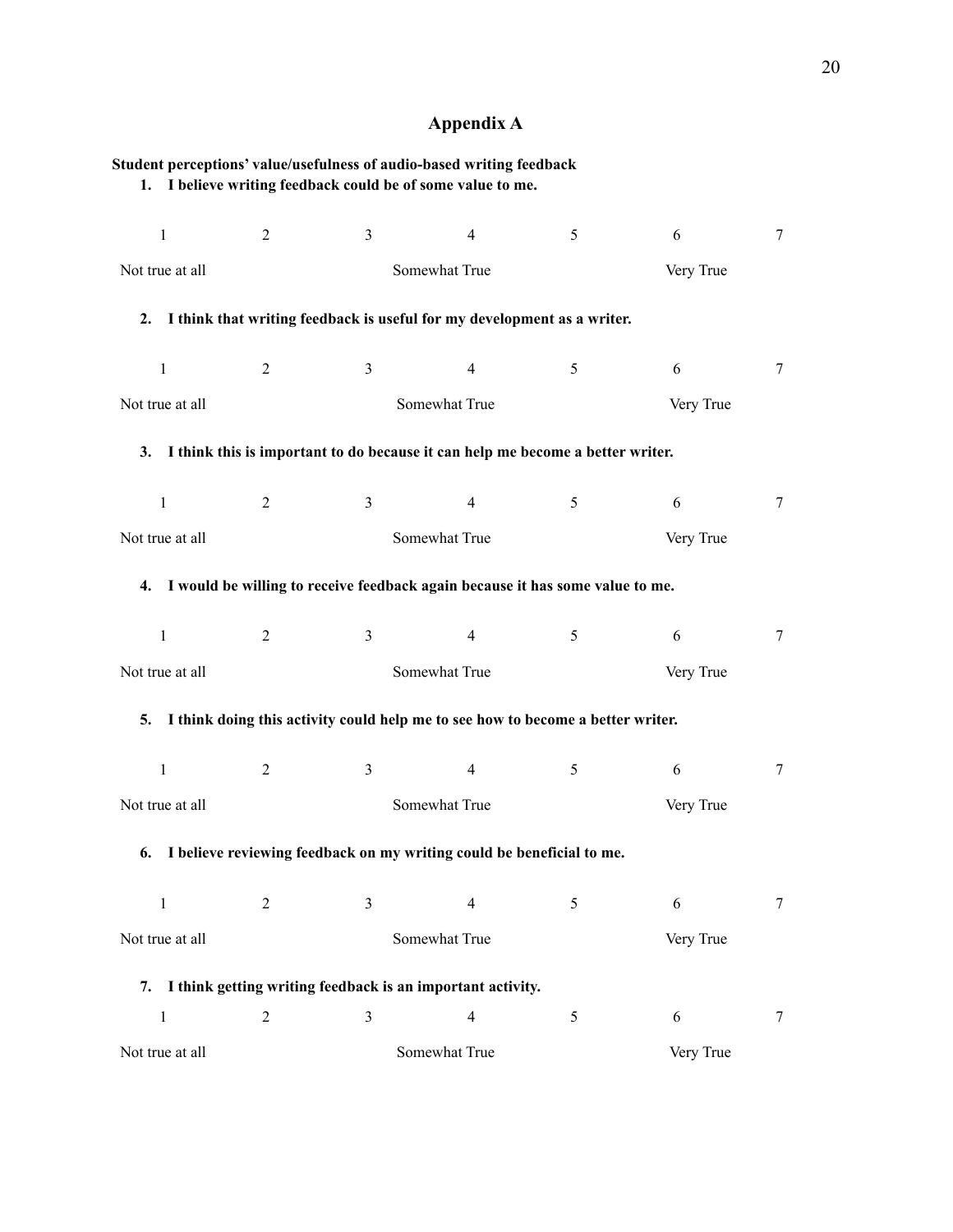| 1. I put a lot of effort into this. |                                     |                                                           |                |   |           |                |
|-------------------------------------|-------------------------------------|-----------------------------------------------------------|----------------|---|-----------|----------------|
| $\mathbf{1}$                        | $\overline{2}$                      | $\overline{3}$                                            | $\overline{4}$ | 5 | 6         | $\overline{7}$ |
| Not true at all                     |                                     |                                                           | Somewhat True  |   | Very True |                |
| 2.                                  |                                     | I didn't try very hard to do well at this activity. $(R)$ |                |   |           |                |
| $\mathbf{1}$                        | $\sqrt{2}$                          | $\overline{3}$                                            | $\overline{4}$ | 5 | 6         | $\tau$         |
| Not true at all                     |                                     |                                                           | Somewhat True  |   | Very True |                |
| 3.                                  | I tried very hard on this activity. |                                                           |                |   |           |                |
| $\mathbf{1}$                        | $\overline{2}$                      | $\overline{3}$                                            | $\overline{4}$ | 5 | 6         | $\tau$         |
| Not true at all                     |                                     |                                                           | Somewhat True  |   | Very True |                |
|                                     |                                     | 4. It was important to me to do well at this task.        |                |   |           |                |
| $\mathbf{1}$                        | $\overline{2}$                      | $\overline{3}$                                            | $\overline{4}$ | 5 | 6         | $\tau$         |
| Not true at all                     |                                     |                                                           | Somewhat True  |   | Very True |                |
| 5.                                  |                                     | I didn't put much energy into this. (R)                   |                |   |           |                |
| $\,1\,$                             | $\overline{2}$                      | 3                                                         | $\overline{4}$ | 5 | 6         | $\tau$         |
| Not true at all                     |                                     |                                                           | Somewhat True  |   | Very True |                |

**Student perceptions of their effort, importance of the task**

21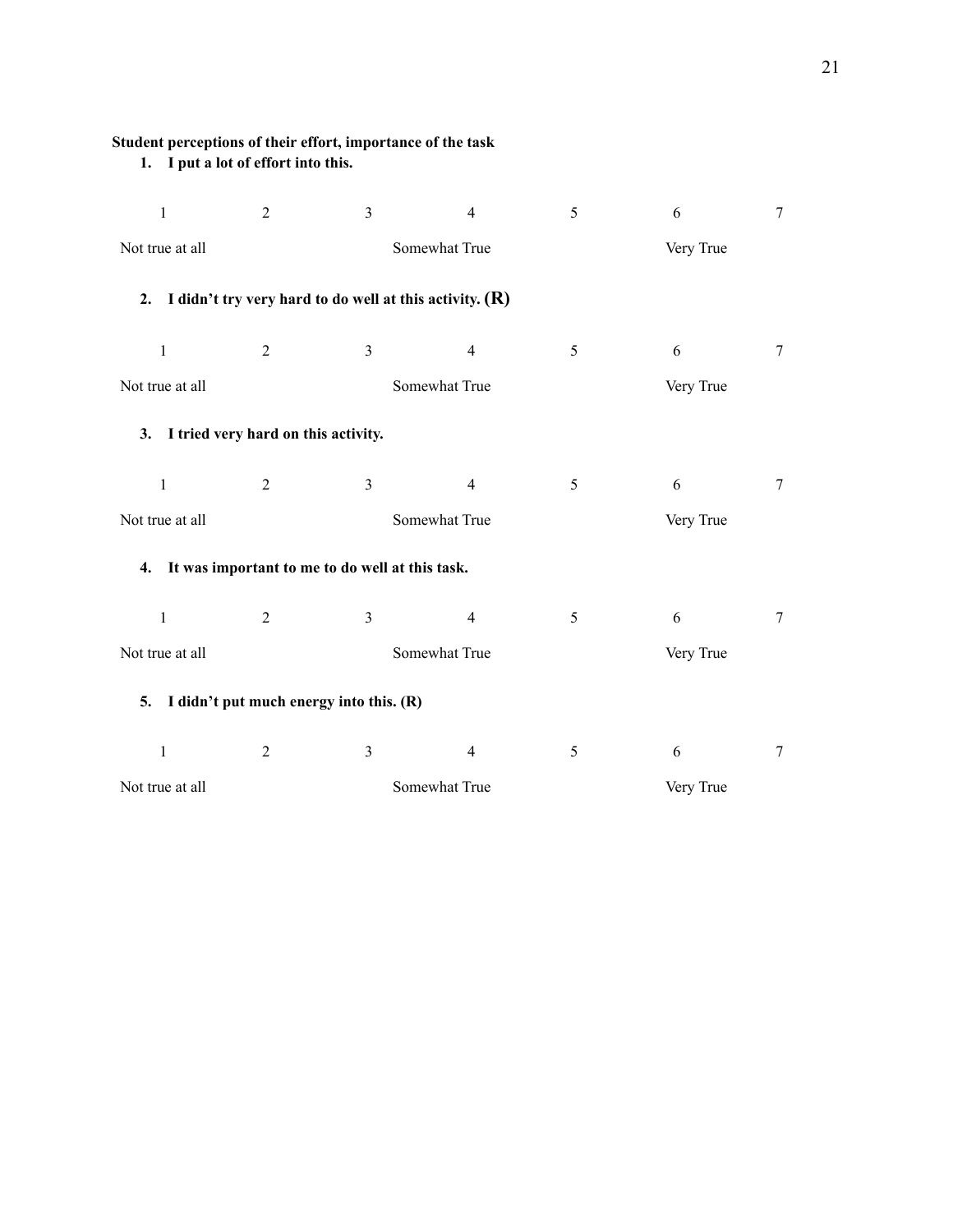# **Appendix B**

<span id="page-21-0"></span>

| Student perceptions' value/usefulness of audio-based writing feedback |                |                                                                                   |                            |                |           |                 |
|-----------------------------------------------------------------------|----------------|-----------------------------------------------------------------------------------|----------------------------|----------------|-----------|-----------------|
|                                                                       |                | 1. I believe writing feedback could be of some value to me.                       |                            |                |           |                 |
| $\mathbf{1}$                                                          | $\overline{2}$ | $\mathfrak{Z}$                                                                    | $\overline{4}$             | 5              | 6         | $\tau$          |
| Not true at all                                                       |                |                                                                                   | Somewhat True<br>Very True |                |           |                 |
|                                                                       |                | 2. I think that writing feedback is useful for my development as a writer.        |                            |                |           |                 |
|                                                                       |                |                                                                                   |                            |                |           |                 |
| $\mathbf{1}$                                                          | $\overline{2}$ | $\mathfrak{Z}$                                                                    | $\overline{4}$             | 5 <sup>5</sup> | 6         | 7               |
| Not true at all                                                       |                |                                                                                   | Somewhat True              |                | Very True |                 |
|                                                                       |                | 3. I think this is important to do because it can help me become a better writer. |                            |                |           |                 |
| $\mathbf{1}$                                                          | $\overline{2}$ | $\mathbf{3}$                                                                      | $\overline{4}$             | 5 <sup>5</sup> | 6         | $7\phantom{.0}$ |
| Not true at all                                                       |                |                                                                                   | Somewhat True              |                | Very True |                 |
|                                                                       |                | 4. I would be willing to receive feedback again because it has some value to me.  |                            |                |           |                 |
| $\mathbf{1}$                                                          | $\overline{2}$ | 3                                                                                 | 4                          | 5              | 6         | $7\phantom{.0}$ |
| Not true at all                                                       |                | Somewhat True<br>Very True                                                        |                            |                |           |                 |
| 5.                                                                    |                | I think doing this activity could help me to see how to become a better writer.   |                            |                |           |                 |
|                                                                       |                |                                                                                   |                            |                |           |                 |
| $\mathbf{1}$                                                          | $\overline{2}$ | 3                                                                                 | $\overline{4}$             | 5              | 6         | 7               |
| Not true at all                                                       |                |                                                                                   | Somewhat True              |                | Very True |                 |
|                                                                       |                | 6. I believe listening to feedback on my writing could be beneficial to me.       |                            |                |           |                 |
| $\,1$                                                                 | $\overline{2}$ | 3                                                                                 | $\overline{4}$             | 5              | 6         | 7               |
| Not true at all                                                       |                | Somewhat True<br>Very True                                                        |                            |                |           |                 |
|                                                                       |                | 7. I think writing feedback is an important activity.                             |                            |                |           |                 |
| $\mathbf{1}$                                                          | $\overline{2}$ | 3                                                                                 | $\overline{4}$             | 5              | 6         | 7               |
| Not true at all                                                       |                |                                                                                   | Somewhat True              |                | Very True |                 |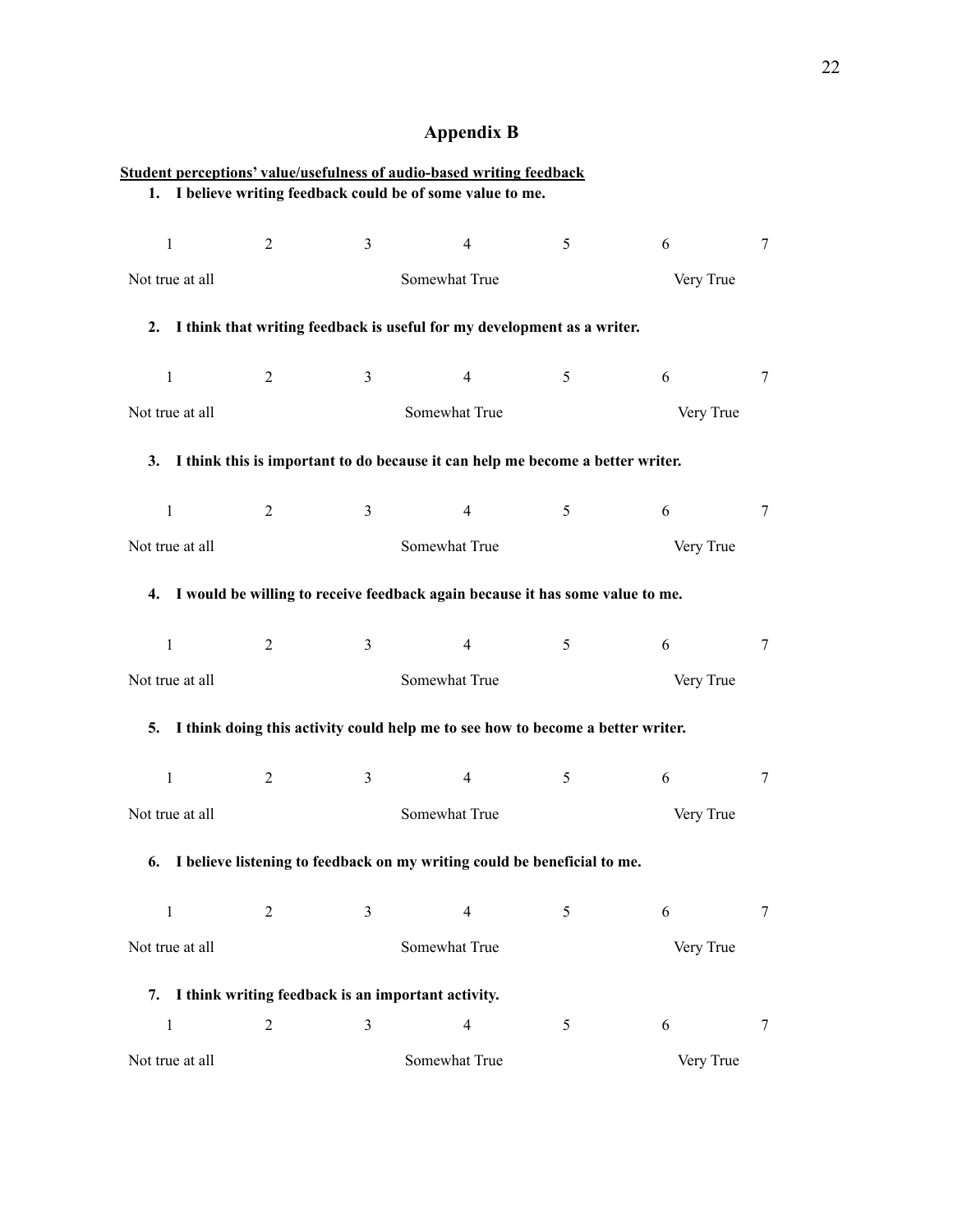|                                                                                                    | <b>YES</b>     |                                                           |               |   | NO        |        |
|----------------------------------------------------------------------------------------------------|----------------|-----------------------------------------------------------|---------------|---|-----------|--------|
| Student perceptions of their effort, importance of the task<br>1. I put a lot of effort into this. |                |                                                           |               |   |           |        |
| $\mathbf{1}$                                                                                       | $\overline{2}$ | $\mathfrak{Z}$                                            | 4             | 5 | 6         | 7      |
| Not true at all                                                                                    |                |                                                           | Somewhat True |   | Very True |        |
| 2.                                                                                                 |                | I didn't try very hard to do well at this activity. $(R)$ |               |   |           |        |
| $\mathbf{1}$                                                                                       | $\overline{2}$ | $\mathfrak{Z}$                                            | 4             | 5 | 6         | 7      |
| Not true at all                                                                                    |                |                                                           | Somewhat True |   | Very True |        |
| 3. I tried very hard on this activity.                                                             |                |                                                           |               |   |           |        |
| $\mathbf{1}$                                                                                       | 2              | $\overline{3}$                                            | 4             | 5 | 6         | $\tau$ |
| Not true at all                                                                                    |                | Somewhat True<br>Very True                                |               |   |           |        |
|                                                                                                    |                | 4. It was important to me to do well at this task.        |               |   |           |        |
| $\mathbf{1}$                                                                                       | 2              | $\mathfrak{Z}$                                            | 4             | 5 | 6         | 7      |
| Not true at all                                                                                    |                |                                                           | Somewhat True |   | Very True |        |
| 5.                                                                                                 |                | I didn't put much energy into this. (R)                   |               |   |           |        |
| $\mathbf{1}$                                                                                       | 2              | $\overline{3}$                                            | 4             | 5 | 6         | 7      |
| Not true at all                                                                                    |                |                                                           | Somewhat True |   | Very True |        |

**I have carefully reviewed the feedback I have been given regarding our recent class essay. Circle your response**